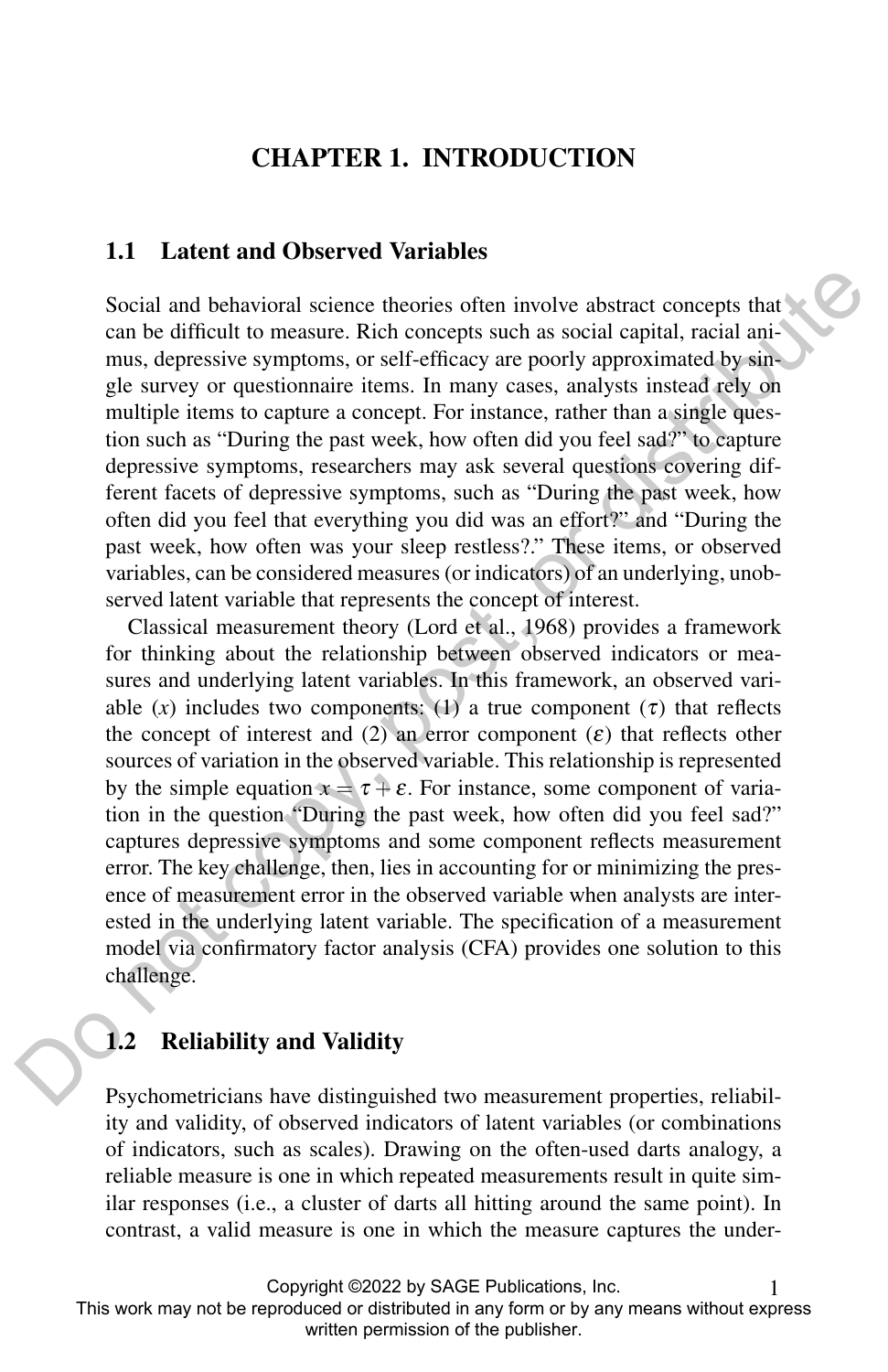lying concept that is the target of measurement. These two measurement properties are distinct in that a measure may be reliable but not valid or vice versa.



Figure 1.1: Reliability and Validity.

Figure 1.1 presents the relation between reliability and validity visually, with four bulls-eye targets struck by darts. The lower left target is low reliability, low validity—thus, the darts are not clustered well, nor is the grouping centered on the target. The upper left target is high reliability, low validity the darts are grouped tightly but are far from the center of the target. The lower right target is the inverse, low reliability and high validity—the darts are not grouped tightly, but the grouping is centered on the target. Thus, either reliability or validity may either be high while the other is low. Last, the upper right target displays both high reliability and validity—the darts are grouped tightly and placed at the center of the target. This is the measurement ideal.

There are a number of forms of validity, including content validity, criterion validity, construct validity, and convergent and discriminant validity (Bollen, 1989). The first form, content validity, refers to whether the measures or indicators of a latent variable fully capture the domain of the latent variable. This is primarily a theoretical or conceptual concern and is not evaluated empirically. The next two forms, criterion validity and construct validity, capture the extent to which measures relate to other measures

Copyright ©2022 by SAGE Publications, Inc.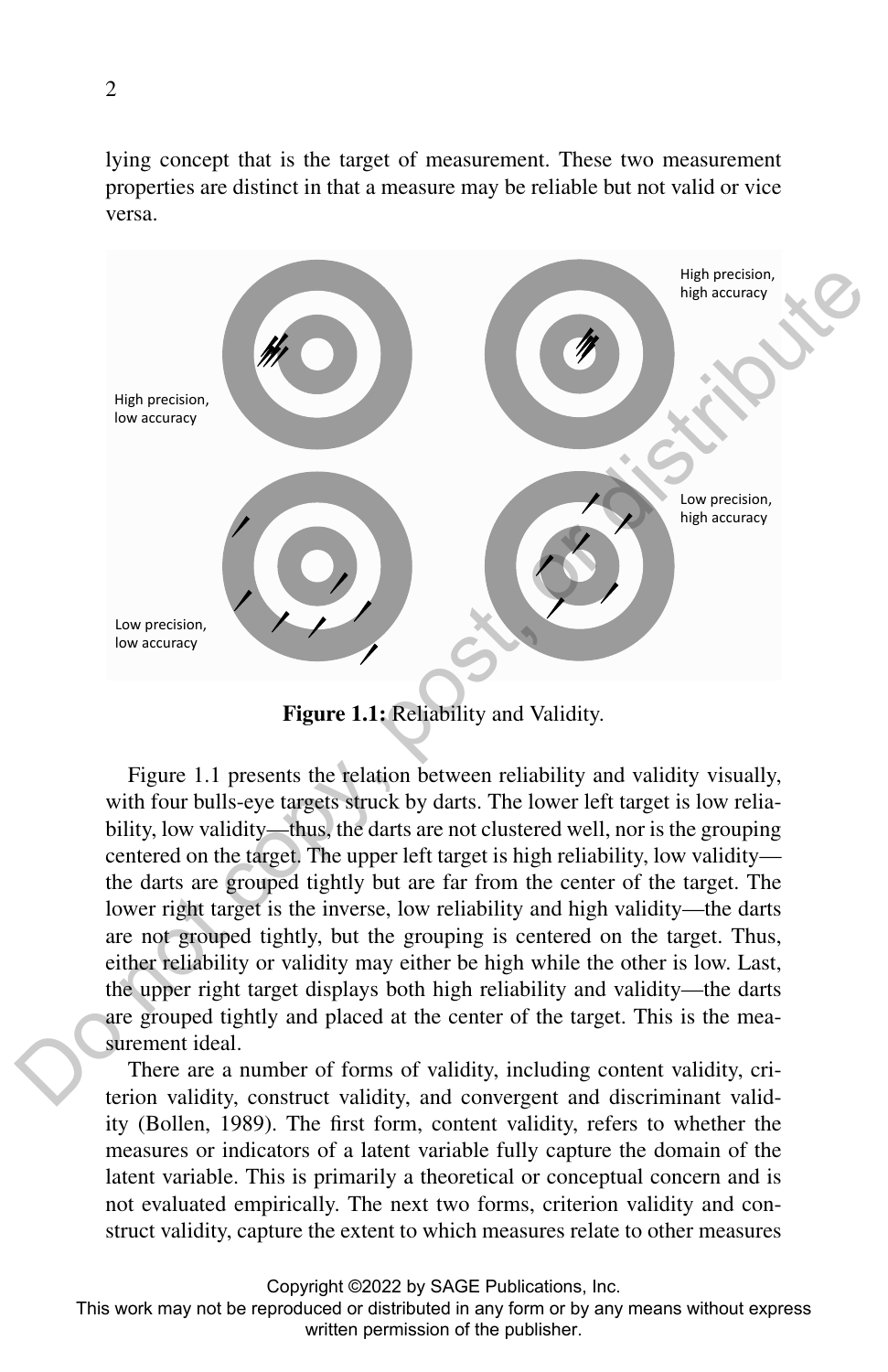or variables that they should relate to (e.g., whether a questionnaire item measuring depressive symptoms relates to a clinical diagnosis of depression). These two forms can be empirically evaluated, but such tests rely on obtaining additional variables to do so. The fourth form, convergent and discriminant validity, concerns whether measures of a given latent variable are related to each other in the first case and whether measures of different latent variables are not related to each other in the second case. CFA provides a means of evaluating both the reliability of measures and the convergent and discriminant validity of measures.

#### 1.3 Confirmatory Factor Analysis

CFA is a statistical model that addresses the measurement of latent variables (or factors) through the specification of a measurement model—that is, the relationships between latent variables and the observed variables (or indicators) that are thought to measure them. The fundamental idea underlying factor analysis is that a relatively small number of latent variables (or factors) are responsible for the variation and covariation among a larger set of observed indicators. The initial goal then is to identify the number of latent variables and the nature of the relationships between the latent variables and the observed indicators. Exploratory factor analysis (EFA) makes relatively few assumptions about either the number of latent variables or the relationships between the latent variables and the observed indicators and allows this information to emerge from the data. CFA, by contrast, requires theoretical or substantive knowledge to specify a measurement model in advance and then evaluates how well the specified model fits with the means, variances, and covariances of the observed indicators. community concelains we written the second one a given network of the publisher. The proposition of the publisher and the publisher and the publisher and the publisher. The second case. CFA provides a mean of evidentially

CFA and the specification of measurement models have a number of uses in the social and behavioral sciences. First, it is an invaluable tool in the psychometric evaluation of measurement instruments. For instance, an analyst may propose new questionnaire items to measure racist attitudes and could evaluate the quality of these items using CFA. Second, relatedly, CFA can be used for construct validation, particularly through assessments of convergent and discriminant validity. Third, CFA can allow analysts to explore and address various method effects, such as the effect of similar wording in the racist attitudes model. Fourth, CFA provides a framework for evaluating measurement invariance. For example, the latent variables capturing racist attitudes and the relationships between the latent variables and the indicators may vary across subgroups of the population (e.g., perhaps the measurement model differs for people living in the western United States as compared

Copyright ©2022 by SAGE Publications, Inc.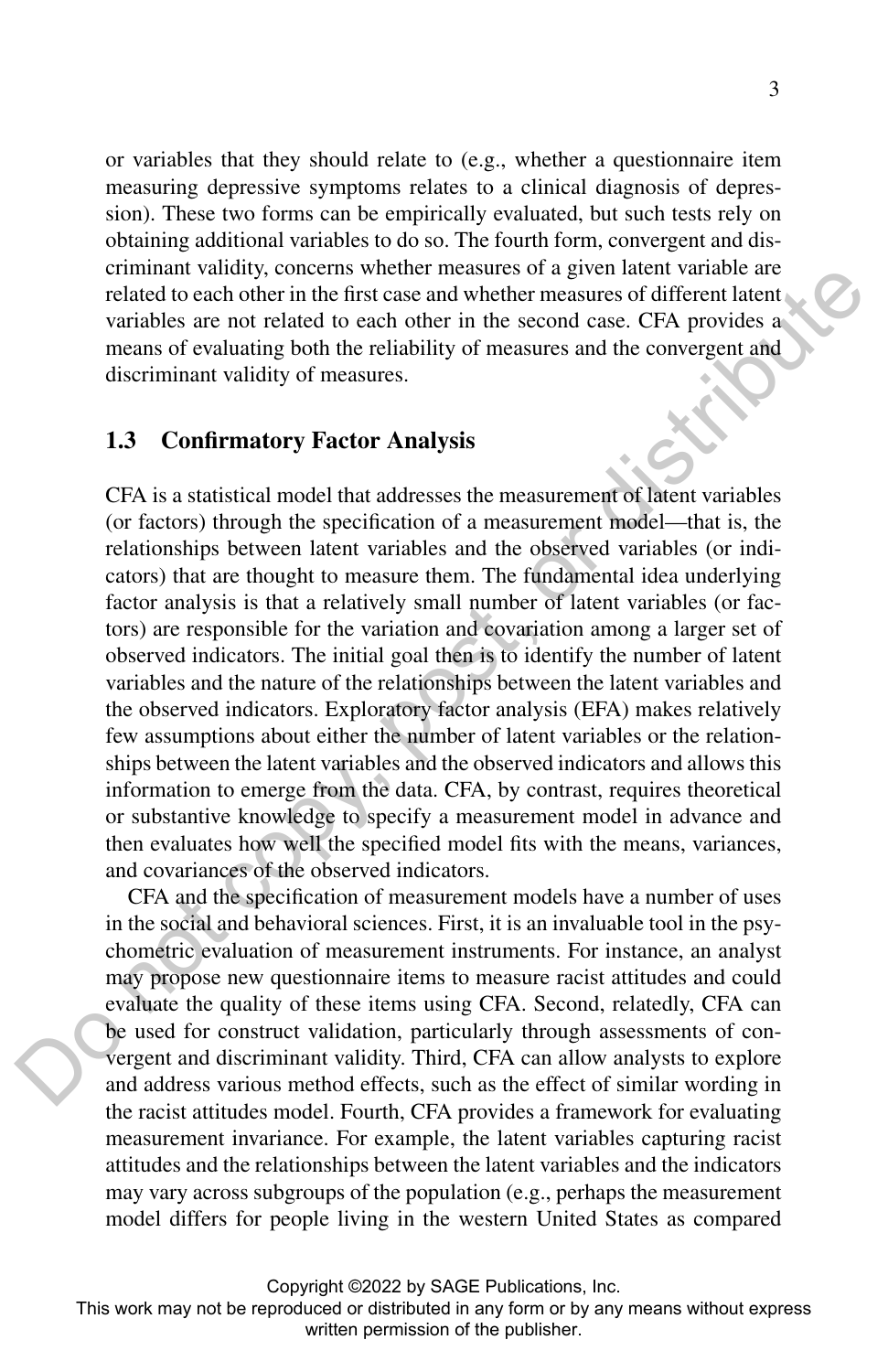with those living in the northeast). Finally, CFA is an important first step in the specification of a broader structural equation model that allows for an analysis of structural relationships among latent variables as well as the specification of multiple endogenous variables.

Before we move to an empirical example, a note on types of indicators. Alwin (2007) details the difference between *multiple measures* and *multiple indicators*. In the first case, *multiple measures*, the intent is that identical or near-identical replicates of measures are administered more than once. In a survey, these might be the same item with word order slightly changed, or even with identical wording but administered at a later period of data collection or merely at a different point within the same period of data collection (i.e., later in the same survey interview). The degree to which item wording may vary while measures are considered identical is uncertain, and the less similar they are, the more they approach the condition of *multiple indicators* and the more complicated assessing reliability becomes. Additionally, it is generally assumed that *multiple measures* measure one and only one thing. In contrast with *multiple measures*, *multiple indicators* are not assumed to perfectly measure the same thing (a situation analysts working with secondary data often find themselves in), even though they are theoretically assumed to be measures of the same construct (an assumption we can test with CFA models). In the case of *multiple indicators*, the assumption that indicators relate only to the construct of interest is also relaxed, and it is possible that other variables may influence them (and thus, explain part of their variance). In the example that follows (and, indeed, most examples in this book), indicators are assumed to be *multiple indicators*. Hence we have to impleme example, a note out given the publisher. A both  $(2007)$  details the difference between multiple measures and multiple indicators. In the first case, multiple measures and multiple and the main te

To give an example, suppose an analyst is interested in characterizing the latent variables or factors that capture dimensions of contemporary racist attitudes in the United States. Social scientists have devised a set of six measures (see Table 1.1) that have been included in nationally representative surveys, such as recent waves of the American National Election Studies (ANES). The first two measures are generated from four raw survey items (two each about each group) where respondents are asked to rate on a scale of 1 to 7 for Whites and Blacks how hardworking versus lazy they are and how peaceful versus violent they are. These items are used to construct differences in the ratings for Whites and Blacks on laziness/hardworking and peaceful/violent. The second set of four measures ask respondents to indicate their agreement on a continuum from "agree" to "strongly disagree" with a series of statements about racist attitudes. Thus, an analyst working with these measures has six indicators to consider.

Background theoretical and substantive knowledge might lead an analyst to specify a measurement model for these indicators that involves two latent

Copyright ©2022 by SAGE Publications, Inc.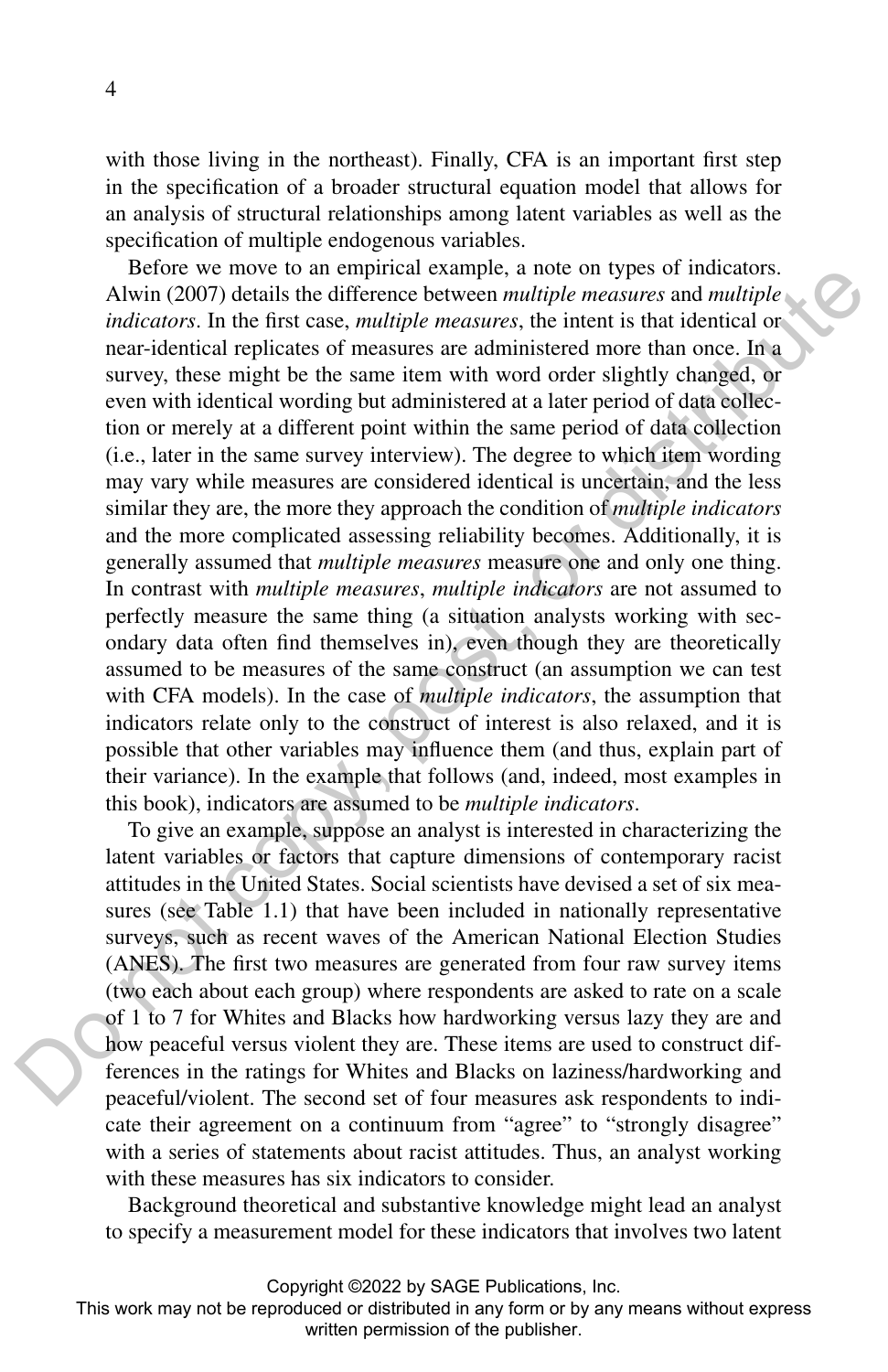| Table 1.1: Item prompts and responses for racial attitudes indicators<br>(American National Election Studies).                  |                                                                                                                                                                                                                                                           |                                   |
|---------------------------------------------------------------------------------------------------------------------------------|-----------------------------------------------------------------------------------------------------------------------------------------------------------------------------------------------------------------------------------------------------------|-----------------------------------|
| people in a group can be rated.<br>Lazy <sup>a</sup>                                                                            | Next are some questions about different groups in our society. Please<br>look, in the booklet, at a 7-point scale on which the characteristics of the<br>Where would you rate [group] in<br>general on this scale?                                        | [1] Hard-working<br>to $[7]$ lazy |
| Peaceful <sup>a</sup>                                                                                                           | Where would you rate [group] in<br>general on this scale?                                                                                                                                                                                                 | [1] Peaceful to [7]<br>violent    |
| Try hard                                                                                                                        | The following questions are concerned with racial attitudes with<br>responses ranging from strongly disagree (SD) to strongly agree (SA).<br>It's really a matter of some people<br>not trying hard enough; if Blacks<br>would only try harder they could | [1] SD to $[5]$ SA                |
| Prejudice                                                                                                                       | be just as well off as Whites.<br>Irish, Italians, Jews, and many<br>other minorities overcame preju-<br>dice and worked their way up.<br>Blacks should do the same with-<br>out any special favors.                                                      | [1] SD to $[5]$ SA                |
| Discrimination                                                                                                                  | Generations of slavery and dis-<br>crimination have created condi-<br>tions that make it difficult for<br>Blacks to work their way out of<br>the lower class.                                                                                             | [1] SD to $[5]$ SA                |
| Deserve                                                                                                                         | Over the past few years, Blacks<br>have gotten less than they deserve.                                                                                                                                                                                    | [1] SD to $[5]$ SA                |
| <sup>a</sup> Indicators for a measurement model were calculated as the difference<br>in these items for Black and White groups. |                                                                                                                                                                                                                                                           |                                   |
|                                                                                                                                 |                                                                                                                                                                                                                                                           |                                   |
|                                                                                                                                 | Copyright @2022 by SAGE Publications, Inc.<br>This work may not be reproduced or distributed in any form or by any means without express<br>written permission of the publisher.                                                                          |                                   |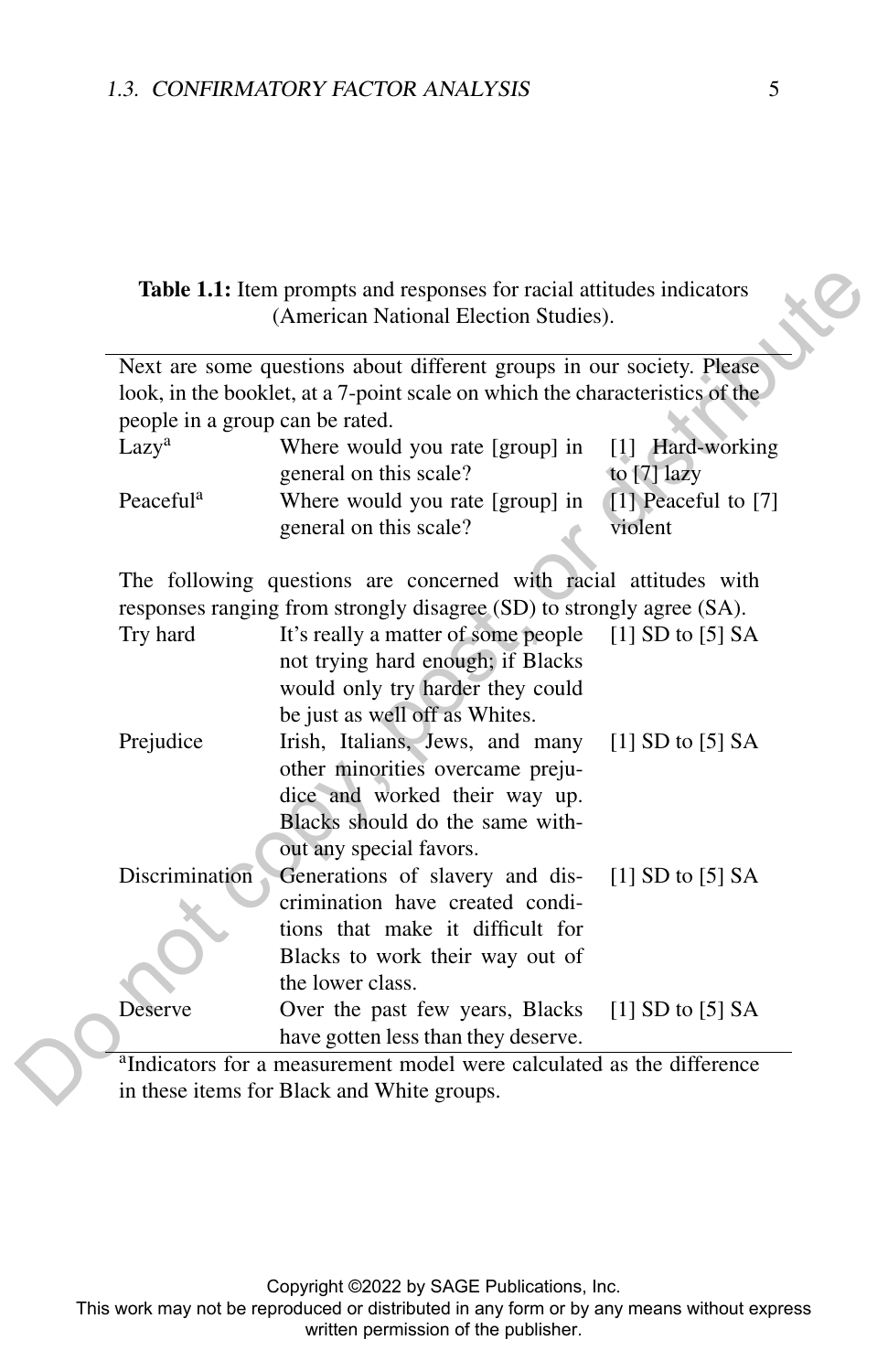

Figure 1.2: Proposed measurement model for racist attitudes.

variables. The first latent variable, which we might label "stereotype differences," is measured by the first three indicators, and the second latent variable, which we might label "racial resentment," is also measured by the third indicator as well as the remaining three indicators. Among the four indicators of racial resentment, one pair of the indicators is worded in terms of systemic oppression (e.g. "have gotten less than they deserve") and another in terms of individual actions (e.g. "if Blacks would only try harder"). These similarities in wording have the potential to introduce some amount of shared variation among the pairs of the indicators that goes beyond what is accounted for by the latent variable racial resentment. To reflect this, an analyst can specify covariances between the errors for respective indicators.

Figure 1.2 depicts a diagram that illustrates this measurement model. By convention, in diagrams for CFAs, circles or ovals indicate latent variables, squares or rectangles indicate observed variables, directed arrows indicate effects from the variable at the origin of the arrow to the variable at the destination of the arrow, and curved two-headed arrows indicate a covariance between two variables. In this particular figure, the lower curved arrows point to deltas, or  $\delta_1$  to  $\delta_6$ . These Greek symbols represent measurement error or the portion of the variance in each indicator not explained by the latent variable. For this measurement model, we see the two latent variables, stereotype differences and racial resentment, represented in circles and allowed to be correlated. This specification captures the idea that these are two related but distinct dimensions of racist attitudes. We also see direct effects from the latent variables to the respective indicators that are measures of each. As noted above, the third indicator is thought to be a measure Examples in distributed in the publishering of the publishering of the publisher.<br>The publishers of the publishering of the publishering of the publishering of the publisher. The first latent variable, which we might labe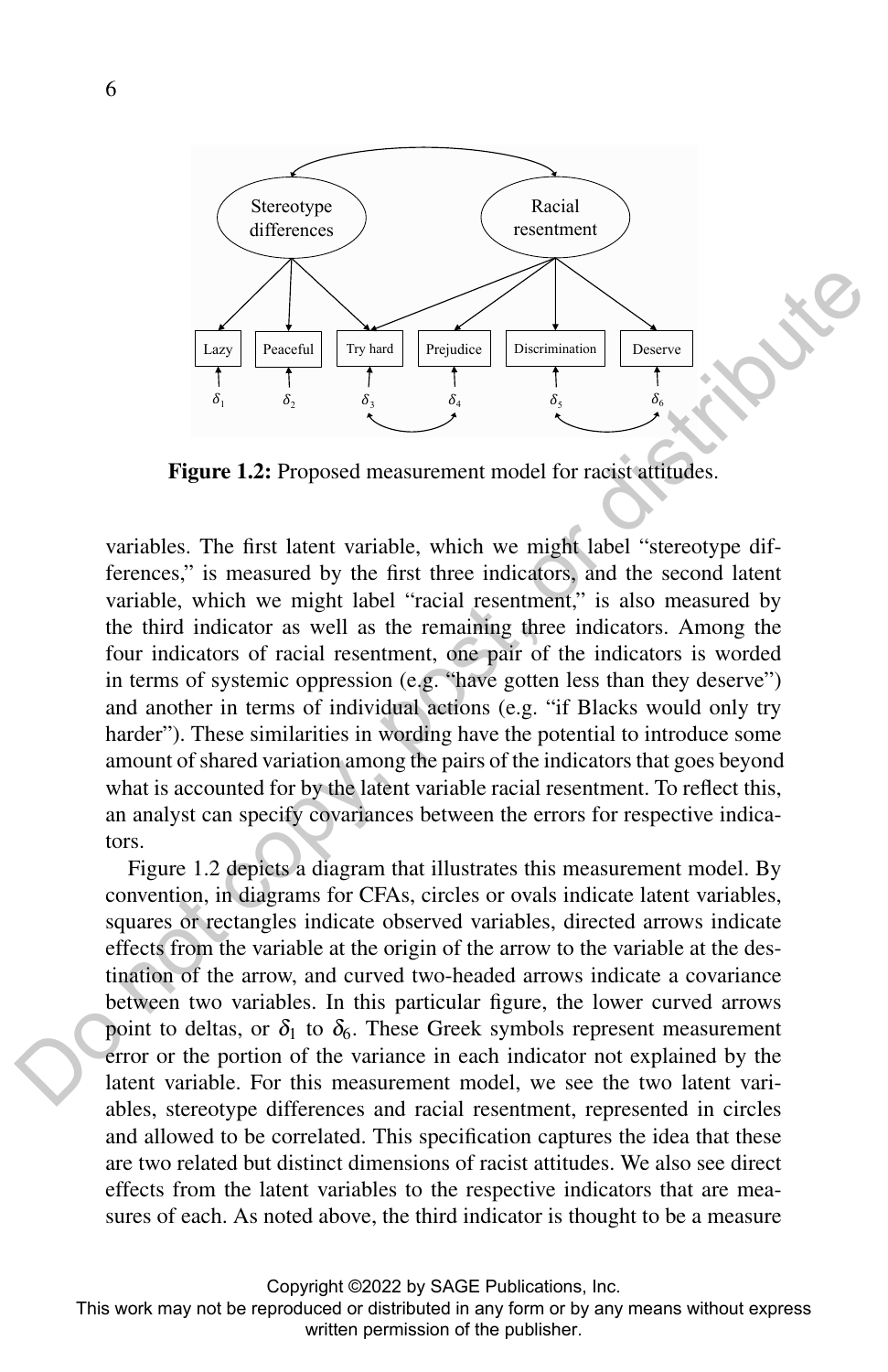for both latent variables, and thus we see an arrow from each pointing to it. Finally, the curved two-headed arrows among the measurement errors capture the correlated errors for the two sets of indicators that measure racial resentment. This figure presents measurement models with *effect indicators*, or indicators influenced by latent variables. Other measurement forms in which indicators influence latent variables are possible (see discussion in Chapter 2).

This measurement model for racist attitudes illustrates a number of features of CFA that capture the richness of the method. We see two dimensions of racist attitudes as reflected in the two latent variables, an indicator that serves as a measure for more than one latent variable and correlated errors that account for potential method effects from similarities in the wording of the questionnaire items (this is not the only source for correlated error terms; we discuss these in greater detail in Chapter 2).

Now that we have a specified measurement model for racist attitudes, we can test the overall fit of the model and estimate the model parameters given a dataset with these measures (e.g., the ANES). As we will discuss, for many measurement models CFA allows analysts to test and assess how well the proposed model specification reproduces the means, variances, and covariances among the observed indicators. This provides a holistic assessment of the measurement model and is a key advantage of CFA as compared with EFA.

In addition to evaluating the overall fit of the measurement model, we can estimate the parameters of the measurement model. The main parameters of any CFA include "factor loadings," latent variable or factor variances and covariances if the model includes more than one latent variable, and error variances and covariances if the model specification permits as in our example. The factor loadings capture the effect of the latent variable on the indicators and are typically interpreted as regression coefficients. The factor variances capture the extent of variation across cases in the underlying latent variables. Similarly, the covariances among the factors capture the extent to which the latent variables covary with each other and can be an important component in assessing validity. For instance, if the correlation between stereotype differences and racial resentment is very close to 1.0, then we might question whether the items allow us to identify two distinct dimensions of racist attitudes. The error variances, sometimes referred to as "unique" variances, capture a combination of systematic sources of variation that affect only a given indicator and random error. We typically think of the combination of the two as "measurement error," and estimates of error variances allow us to assess the reliabilities of the indicators. Finally, the error covariances capture shared sources of variation in pairs of indicators that or machinary simulation to puller variances. One measurement to may be the exactly denoted for the publisher. 2). This measurement model for recist attitudes illustrates a number of features of the publisher. This measure

Copyright ©2022 by SAGE Publications, Inc.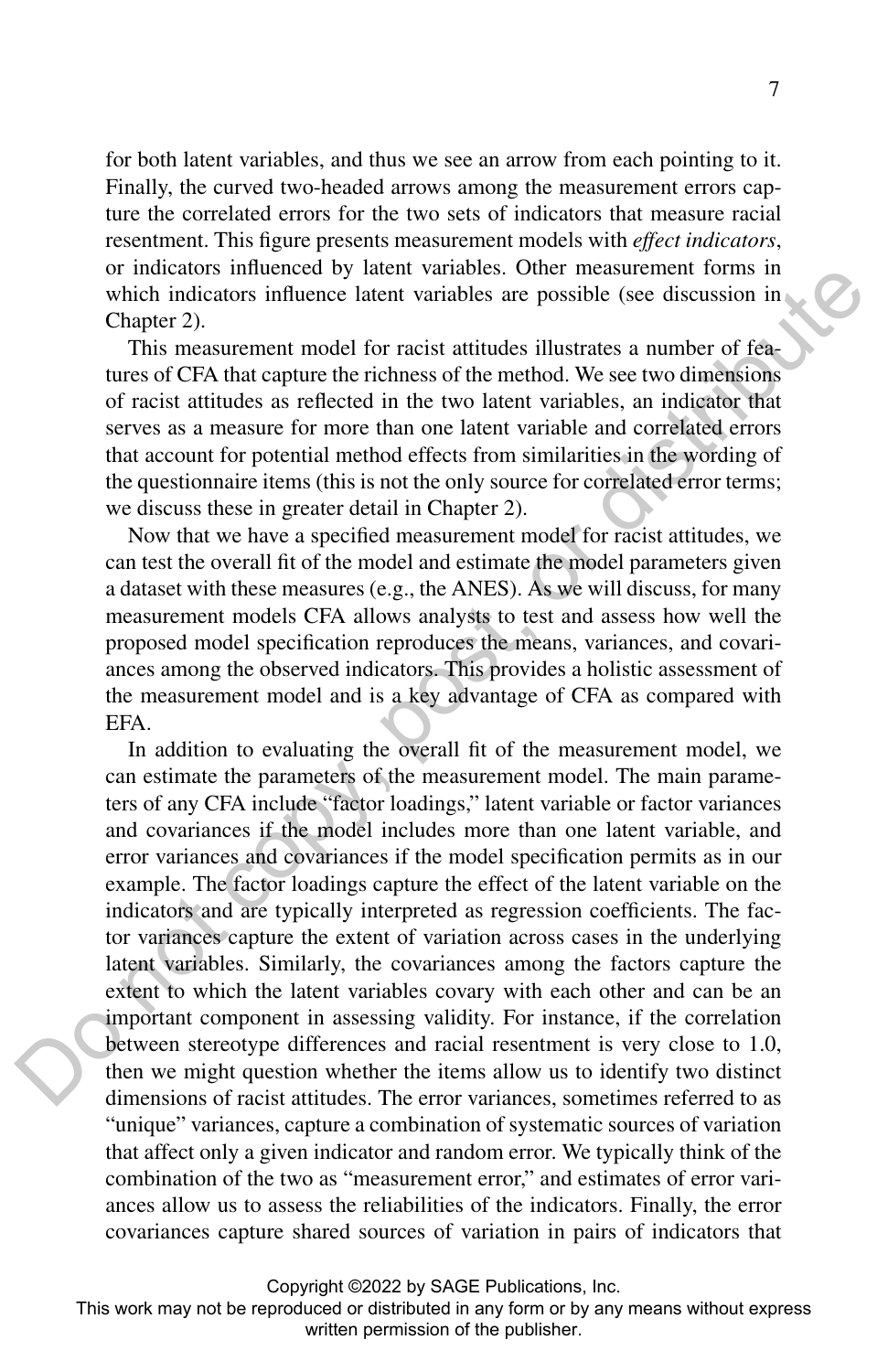remain after accounting for any variation due to latent variables. We may also determine at this time whether to fix one loading per latent variable to one for identification purposes (the default in most recent software), or use other options to allow estimation of each loading (for more on these choices and model identification, see Chapter 3).

Once we have fit our measurement model to data, evaluated the overall fit of the model, and examined the parameter estimates, it is possible that we will obtain adequate model fit and reasonable parameter estimates and thus we may proceed with additional analyses or interpreting the various estimates. Alternatively, it also possible that the model fit will be inadequate or parameter estimates will be unreasonable (e.g., a negative estimate for an error variance), in which case we may explore alternative measurement model specifications.

### 1.4 Statistical Software and Code

Applied researchers have a number of options for statistical software to fit CFA models. Most general packages, such as R, Stata, and SAS, have the capability to fit various types of CFA models. In addition, packages designed specifically for structural equation models, such as Mplus, LISREL, and EQS, can be used for an even wider range of CFAs. Because the capabilities and syntax of the various statistical software packages continue to evolve, we have decided not to include snippets of code or output in the book. Instead we have uploaded code for multiple software packages (primarily R, Stata, and Mplus) along with data for every example in the book to a companion website at study.sagepub.com/researchmethods/qass/roos-confirmatoryfactor-analysis to serve as a resource for readers looking to replicate the examples or use as templates for their own work. We also indicate the specific software package used for the estimates reported for the examples in the book in the notes to each table. main these the condels, and securities the condels of the procedure and the publisher. It is possible that the model it is the publisher. It is possible that the model fit will be inacted with the set may proceed with the

### 1.5 Outline of the Book

Chapter 2 provides a detailed introduction to model specification in CFA that includes a consideration of different types of multidimensional measurement models and the distinction between effect and causal indicators. Chapter 3 covers model identification and estimation in CFA. Model identification concerns whether it is possible to obtain unique parameter estimates and is closely connected to tests for the fit of a specified model.

Copyright ©2022 by SAGE Publications, Inc.